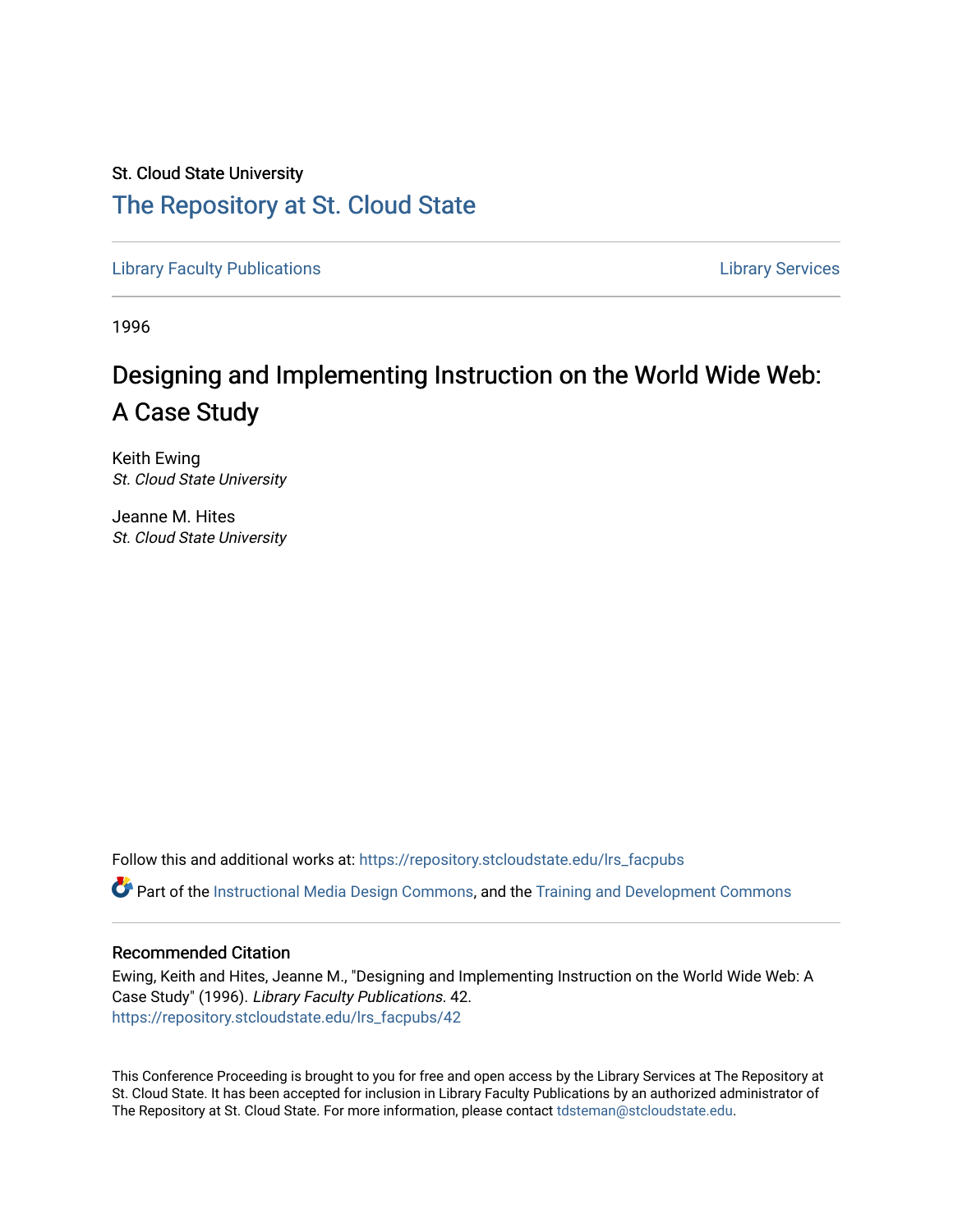# **Designing and Implementing Instruction on the World Wide Web: A Case Study**

International Society for Performance and Instruction (1996). Proceedings of ISPI 1996 (Dallas, TX)

Jeanne M. Hites and M. Keith Ewing

This case study describes some tips and lessons learned from a project at St. Cloud State University designed to teach information literacy over the World Wide Web. The information literacy project has two primary components:

- 1. Under the auspices of LEO: Literacy Education Online (a project to disseminate resources to improve composition and writing skills; URL: http://leo.stcloud.msus.edu), to develop content resources providing guidance in library and internet use and application in research;
- 2. Under the Center for Information Media, to disseminate self-paced instructional modules on library and internet use and application in research that could be used in credit-generating courses.

As the two components exhibited considerable overlap, it was decided to develop inter-related resources within a single project environment.

For some time, information has been recognized as an important factor in our social and political life. About two hundred years ago, Thomas Jefferson acknowledged that "Information is the currency of democracy," and since then, its importance has never diminished. This has been called the Information Age, and the need for information literacy seems imperative. Information literacy is particularly important as the phenomenal growth of information technologies such as the World Wide Web has made information instantaneously available from around the world. This growth is fueled, in part, by the efforts of many businesses, organizations and governments. Vice President Gore, in a speech about the National Information Infrastructure "challenged his audience to connect every classroom, library, hospital and clinic to the NII by the year 2000 so that all Americans can benefit from the communications revolution" (Gore). Given access to the NII, we can obtain educational, health and economic benefits, as well as the ability, which concerned Jefferson, to become informed citizens. Learning to assess information needs and access appropriate information are important goals to the project, as is the need to critically evaluate the information to determine if it is accurate, current and authoritative.

A second factor contributing to the need for our project is the budgetary constraints being placed on educational institutions as states anticipate federal funding cuts, and more of the state and federal budgets are directed away from education toward entitlement programs and other social needs. Less money is available to purchase books and periodicals to fill student, faculty and community information and research needs, so we are turning to information technology to fill the gap. Our project was designed to address the need for information literacy on the St. Cloud State University campus and potentially the 62 sister institutions within the Minnesota State Colleges and Universities (MnSCU) system. As the need for information literacy grows, the pressure on librarians and information technologists increases, exceeding their capacity to teach each person on-on-one. As academic programs began to add information literacy components, library faculty envisioned the library of the future as one in which the walls "dissolve," and library services are not limited to resources available in the building, but extend throughtout the world.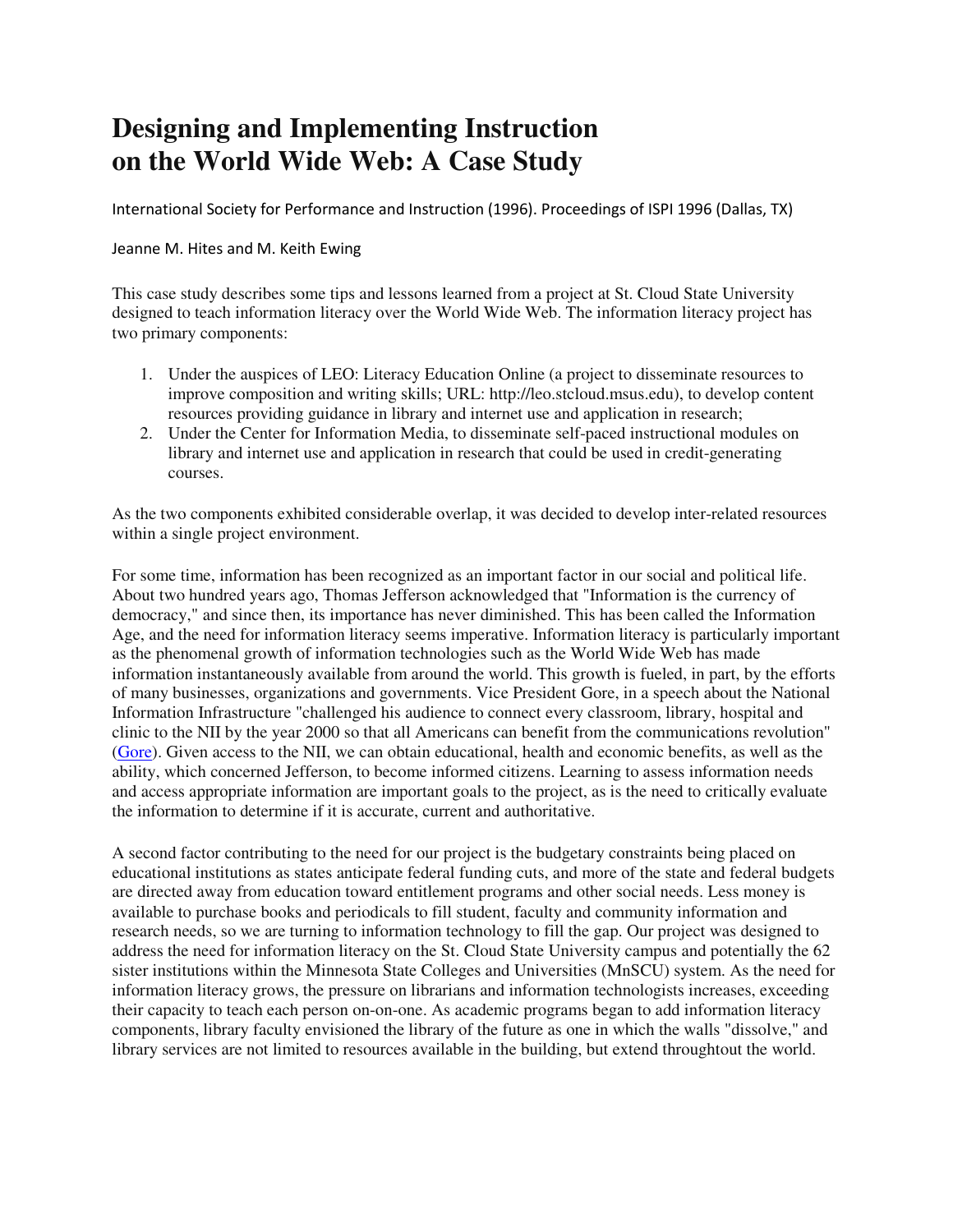The latest addition to a long line of instructional (learning) technologies is the World Wide Web, the popular name for Internet sites integrated through the hypertext transfer protocol (HTTP). Faculty on the SCSU campus had already begun using the using the World Wide Web to augment the delivery of live instruction, so they were familiar with the possibilities offered by the Web. At the same time, MnSCU began to emphasize distance education to meet student needs. Given the conjunction of these forces and pressures, delivering information literacy instruction on the World Wide Web seemed to be a logical choice.

# **Project Overview**

The project began in earnest with a needs assessment in the Spring of 1995. Patrons were surveyed and students currently enrolled in library research strategy classes were surveyed and participated in focus groups to determine their content and delivery needs. A design document was created, and the actual instructional development began. Field testing began as component parts were completed, and the portions of the project are expected to be ready for implementation by Fall Quarter 1996. Two complicating developments are slowing portions of the project:

- 1. The state of Minnesota is establishing an RFP for a new statewide online library system that may be radically different from the system currently in place at St. Cloud State.
- 2. The PALS system used at St. Cloud State will unveil a new Web-based interface that will be popular but not fully replace the command interface which was incorporated into the project design.

One part of the needs assessment asked students about their "information dream machine." They told us they preferred a seamless interface between learning and searching for information both in the library or around the world. They preferred a graphic environment with the ability to use a mouse or touch screen. They also wanted access to a librarian when they had a question. Many students wanted to access the "dream machine" from home. They wanted a system that was easy to use and employed everyday language. They wanted to be able to print information. The wanted to avoid becoming lost in the system, and preferred topic maps as a way of orienting themselves and making choices. Except for a voice activated system with a built-in taco holder, many of these desires could be realized with a Web environment.

# **Why the Web?**

By its very nature, the Web facilitates the easy distribution of knowledge and instructional resources regionally, globally, or within an enterprise. The current use of the Web in instructional environments is primarily dedicated to distributing course materials (syllabi, assignments, calendars, notes, and in limited but growing instances course readings) to augment traditional classrooms or instructional television. Additionally, many instructors are beginning to incorporate electronic mail, newsgroups, and listservs to further augment instruction and promote limited interaction among students. The real potential of the Web, however, lies in its integration of print, image, video, and audio and the opportunity to build upon the lessons learned from previous technologies and create and pursue new instructional and learner opportunities. Its popularity notwithstanding, hypertext is still emerging from its infancy as an informational and instructional delivery medium.

#### **Advantages & Disadvantages of the Web as an Instructional Environment**

The most obvious advantages of hypertext on the Web are its cross platform capabilities (environments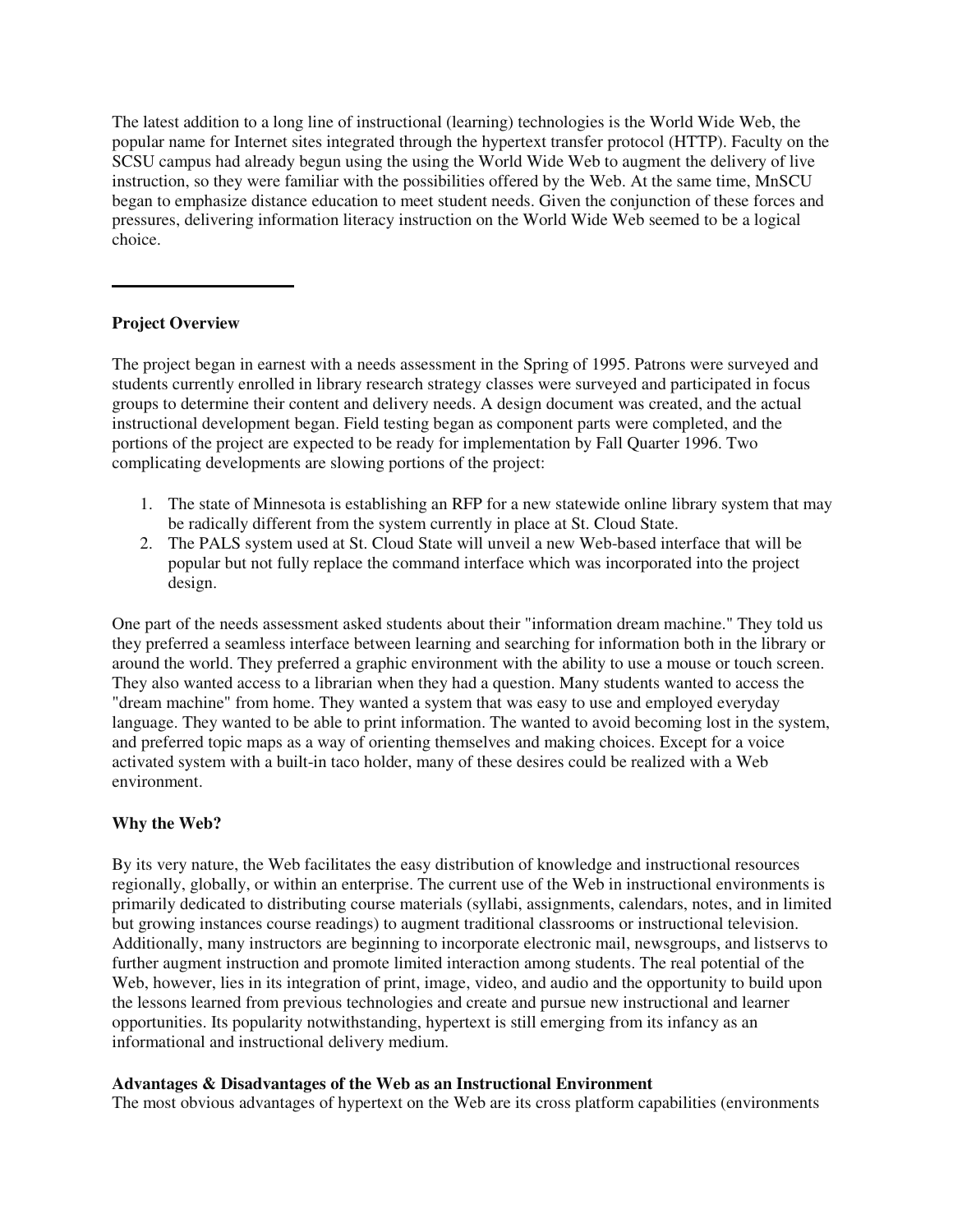can be accessed from browsers available for almost every configuration of hardware imaginable), the relative ease with which environments can be created, modified, and maintained, and the integration of text, graphics, and interactivity. The ease of creation and modification is particularly useful when distributing current and rapidly changing information and instruction. Recent extensions of HTML and enhancements within Netscape, especially Frames and Java (a programming language from Sun Microsystems) are expanding the level of interactivity and facilitating the inclusion of animation, digital video and audio.

Beyond simple distribution of course syllabi, calendars, and assignments, hypertext can be used for:

- Instructional materials, including access to licensed software applications, PowerPoint presentations, and locally produced full-text supplemental readings and interactive multimedia textbooks;
- One-to-one communication, primarily through Web-integrated email to promote interaction between learners and with instructors;
- Group communication, either asynchronous (primarily Usenet discussion groups) or synchronous ("chat" environments, MUDs (multi-user domains), MOOs (multi-user, object-oriented domains), and especially WOOs (Web-based multi-user, object-oriented domains)) to promote collaborative interaction;
- Evaluation and testing through forms (with associated CGI scripts that can allow for "automated grading") are possible, but there is always the problem of authenticating the identity of remote learners, even in enterprise environments.
- Remote access to all the types of resources included above, plus access to library catalogs and topical databases (that may or may not require authentication for access).

The Internet, and by extension the Web, can deliver textual information, but some have argued whether it is with the same level of readability or comprehension provided by books and periodicals (although readers can control text characteristics like font size that can make reading or "listening" easier); it can deliver video images, but not with the speed or clarity of video tape or cable or broadcast (although better than books or periodicals); it can provide synchronous communication, but without the nuance and inflection found in telephone and video conferencing (although desktop videoconferencing may change this as bandwidth increases). As David Woolley notes, "it's important to be realistic about the strengths and weaknesses of the Web. When you're considering possible solutions to a problem, try not to be dazzled by Web hype." (Woolley 1995)

Hypertext allows instructional designers to create documents with embedded links to provide learners opportunities to follow sequences which can be predetermined or relatively individualized to the needs of the learner. Several researchers (Kearsley 1988,Jonassen 1988) have commented on how hypertext mimics human semantic networks, but creating hypertext pathways along cognitive models is not a task to be dealt with lightly. This linking to external resources and Internet search engines should increase the amount of information a student has available to them seamlessly, without leaving the Web environment. And herein lies the root of one of hypertext's disadvantages in instruction, namely that it is nearly impossible to predetermine with any specificity how or at what point in the sequence a user can and will enter an instructional environment or leave it and enter conceptually related, but different environments. It is possible, through various authentication schemes, to direct the entrance point, but it becomes difficult to control sequences after entry. Navigational problems can arise without adequate visual or textual elements, especially in larger environments. Navigation is impossible to control when links to external resources (especially external directories of links) are included.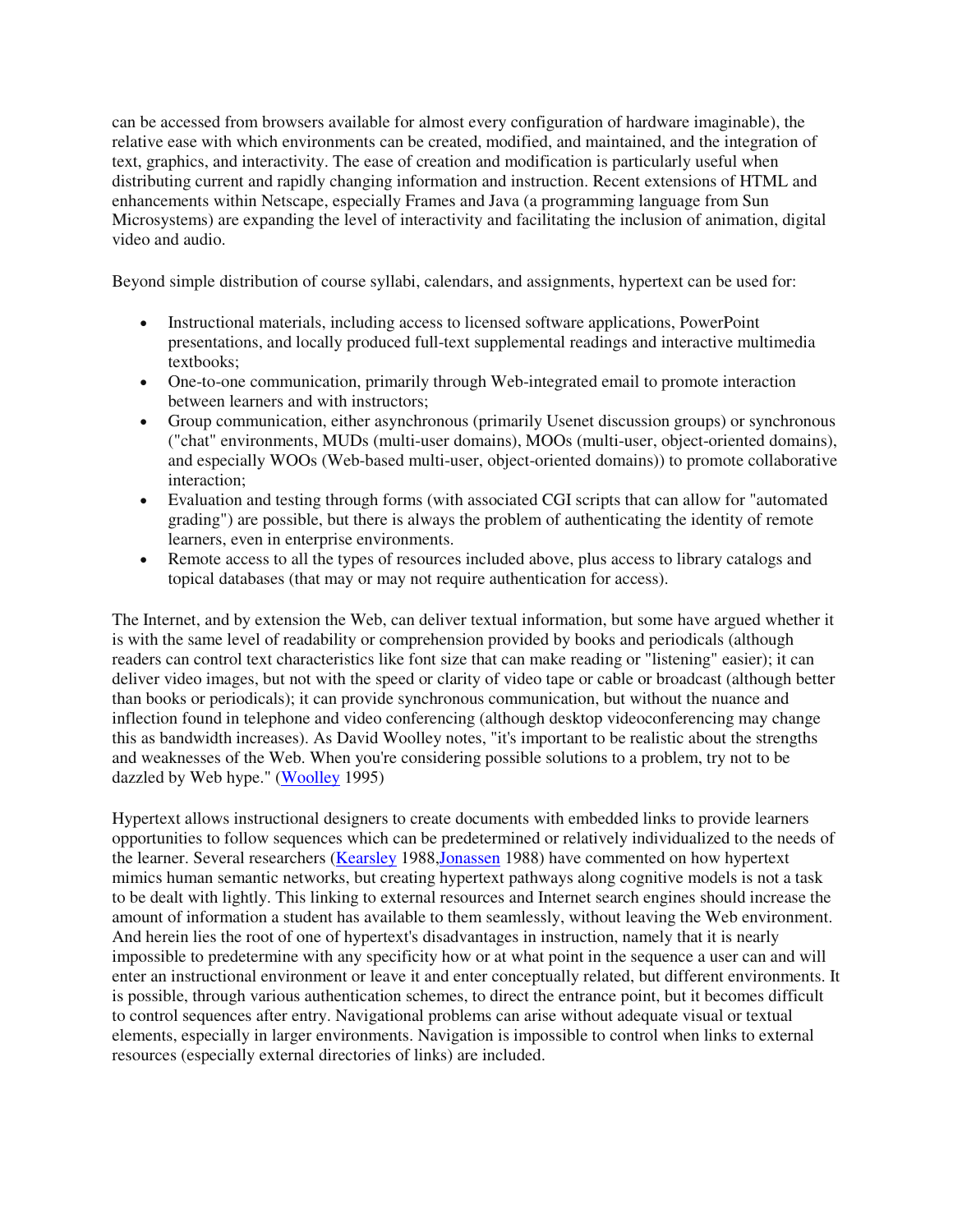The most readily apparent limitations are access to hardware and network connections for users. Many learners may not have access to computers (of sufficient size and configuration) or networks (of adequate bandwidth, either at the enterprise or global level). Requiring students to come to campus to access digital resources defeats some of the spatial distribution inherent in the Web.

There are also inherent limitations in page layout design. There are ways to overcome this, including use of alternative display formats (e.g., Adobe Acrobat's PDF), which frequently require software translators or extensions, and heavier use of graphics, which consumes bandwidth and slows transmission (often making any interaction slower than CD-ROM). Page designers yield control over the appearance of individual pages to users, who determine font styles and sizes. This can create problems, especially how graphic elements appear in relation to the text.

As the Web expands and the capabilities of browser/clients expand, the design team needs to include programmers to develop the specialized scripts to handle authentication, testing, formatting, incorporation of digital video and animation, and improving levels of interaction. Increasing the ways in which information can be delivered, and hence the range of instructional and informational applications, reduces the simplicity of creation, modification, and maintenance. Improving interaction means developing ways to overcome the discrete transactions of client/server architecture.

A concern (rather than a disadvantage), and one that has received little attention, is the psychological impact of extended immersion of learners and instructors in digital environments. Allucquere Rosanne Stone has raised a possible relationship between "digital identities" and multiple personality disorders. (Stone 1996)

The Web is "most useful when used to explore intellectual and verbal knowledge" (McManus 1996) to geographically distributed learners. The geography may be as small as linked classrooms, computer labs, or offices in a single building or a campus, to individuals or classrooms located in small towns within a state or region, or internationally. The asynchronous access and delivery can free both learner and instructor from requirements of time and place, although the primary current application to provide resources that augment instruction does not make use of this advantage. Incorporation of synchronous group discussion (through a MOO or WOO) encourages distributed learners to greater collaboration and interactive problem solving and decision making.

Web instruction could imitate CBI with its interaction and feedback, but one of the strengths of the Web is the ability for students to collaborate with other students or experts. One of our goals is to help students learn deeply, that is learn meaning and develop an understanding of information literacy, so that they become lifelong learners, rather than engage in surface learning, simply to memorize facts. It is our opinion that collaboration could enhance instruction by developing students' ability to analyze and synthesize information, and develop creative thinking and communication skills (Alexander 1995).

We began our project by assuming that there are things that we could not control. For instance, we might intend the user to enter and exit at predetermined points, but users can actually enter at any point on our web. In addition, we have little control over the user's path through the web, although we can design our navigational tools to guide the user. In a similar way, we have little control over the type of browser the user has, or the optional display features chosen by the user, such as font size or color. Finally, we could not control links from other pages on the web to any point within the web. Also, links out of our web to other pages can become stale as those links or pages change. In this case, we needed to assign an information manager to try out the links periodically and update them (p. 688-689, December & Randall 1995). Since navigational tools are built into most web browsers, controlling the student's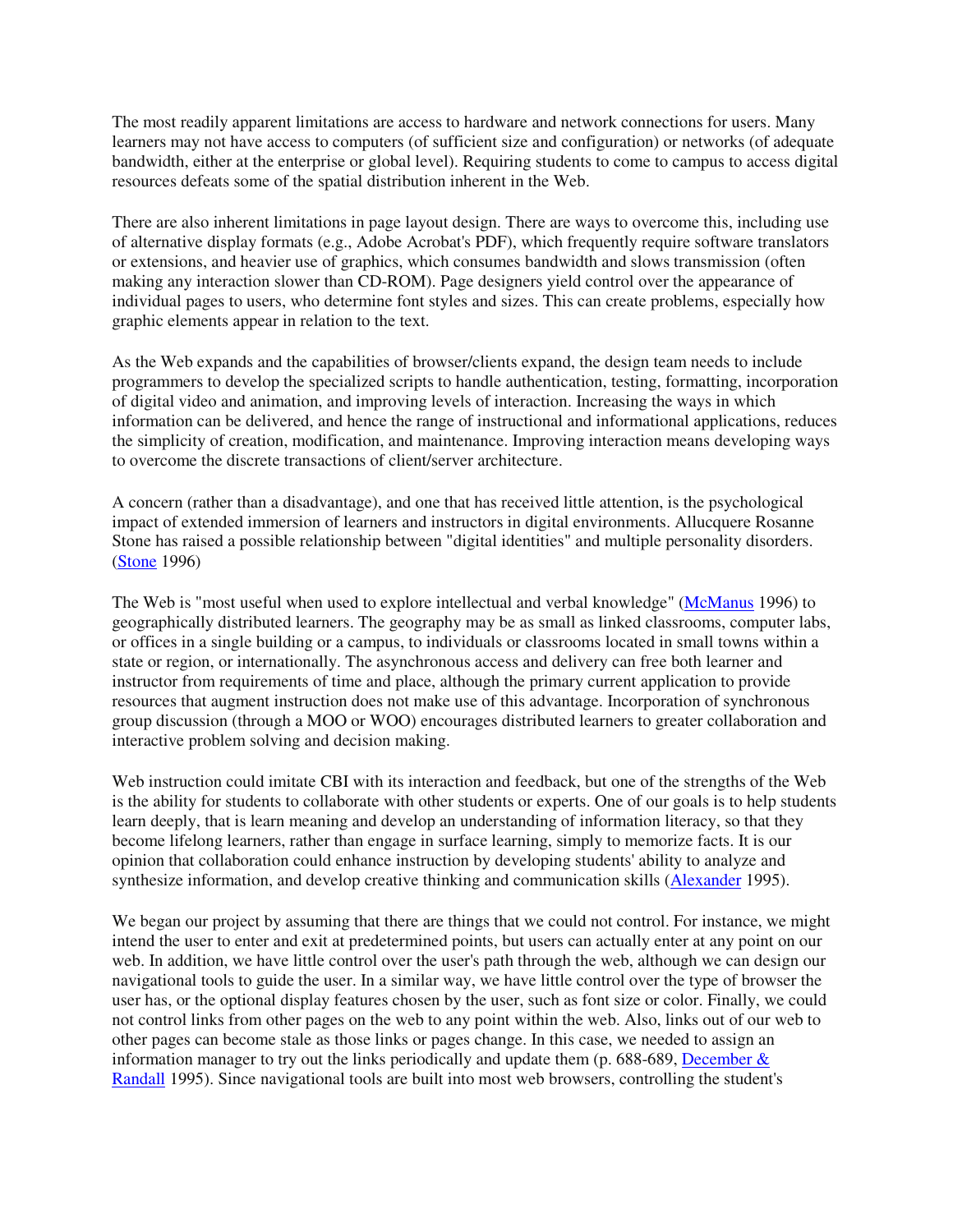progress through the content was not as easy as leaving out choices when we wanted to direct the student's path.

#### **What You Can Control: Standards**

In an instructional environment, all standards must support the instructional intent and facilitate learning. There are several issues involving standards. Those affecting delivery performance, such as network cabling and connectivity protocols (Ethernet, fast Ethernet, ATM, and modem baud rate) and size, speed, and operating environment of client computers and servers, are enterprise-wide. These are often beyond the developer control. Hardware platform decisions can be made by individuals, departments, or administration, but are perhaps best made by systems engineers (with adequate user input). While Web software (both browser/clients and HTTP servers) is available for almost every platform (from workstation through mainframe) and operating system (DOS, VMS, UNIX), receiving instructional environments requires high-end desktop computers with wide bandwidth connectivity. In particular, maximizing random memory (RAM) allocation stabilizes performance for expanded multimedia applications.

The information literacy project runs on the departmental Web server (Sun Sparcstation running Solaris and Netscape's HTTP server software) and distributes resources over the campus fiber backbone to departmental AppleTalk, Ethernet and fast Ethernet LANS and a regional T1 line. Workstations on campus include IBM-compatibles (from a few antiquated 8088s and 286s to a majority of 386s and 486s with minimal RAM to high end Pentiums with 24 Mb RAM) and a variety of Apple Macintoshes (from older SE20s to a majority of Performa 636s with 8 Mb RAM to Power PC 8500s with 48 Mb RAM). For off-campus users there are 60 SLIP connections; unfortunately, their use is limited to faculty, staff, and students.

Choice of primary browser/client affects page design flexibility and functional capabilities. The controllable standards are those relating to design elements, environment structure, and editing style. While Netscape incorporates additional functionality and many non-standard HTML tags that allows it to dominate the Web, it should not be assumed that all potential clients will have equal functionality. Nonetheless, the non-standard tags, especially for tables, and expanded functionality provided by Frames and plug-in applications for incorporating multimedia and alternative formats, make Netscape the browser/client environment of choice for publishing and instructional design and dissemination.

Adopting Netscape as the campus-wide browser client was relatively simple: its licensing on campus remains free. Unfortunately, because of the wide array of hardware platforms and lack of staff support, there has been no standardization on software version. There are at least three versions of Netscape available, each with different levels of functionality (and stability). While it is expected that future hardware upgrades (especially expanded RAM) will stabilize the software on campus, there remains the difficulty of distributing informational and instructional resources to external sites having different browser/client software.

Design standards are those most readily within the instructional designer's control. Two qualities are essential: readability and navigability. If content is not presented in a "visually appealing, easy-to-read manner," then learner retention can be significantly reduced (Morgan 1995). Consistent layout and organization of graphic or textual cues (a template including headers, taglines, and identity and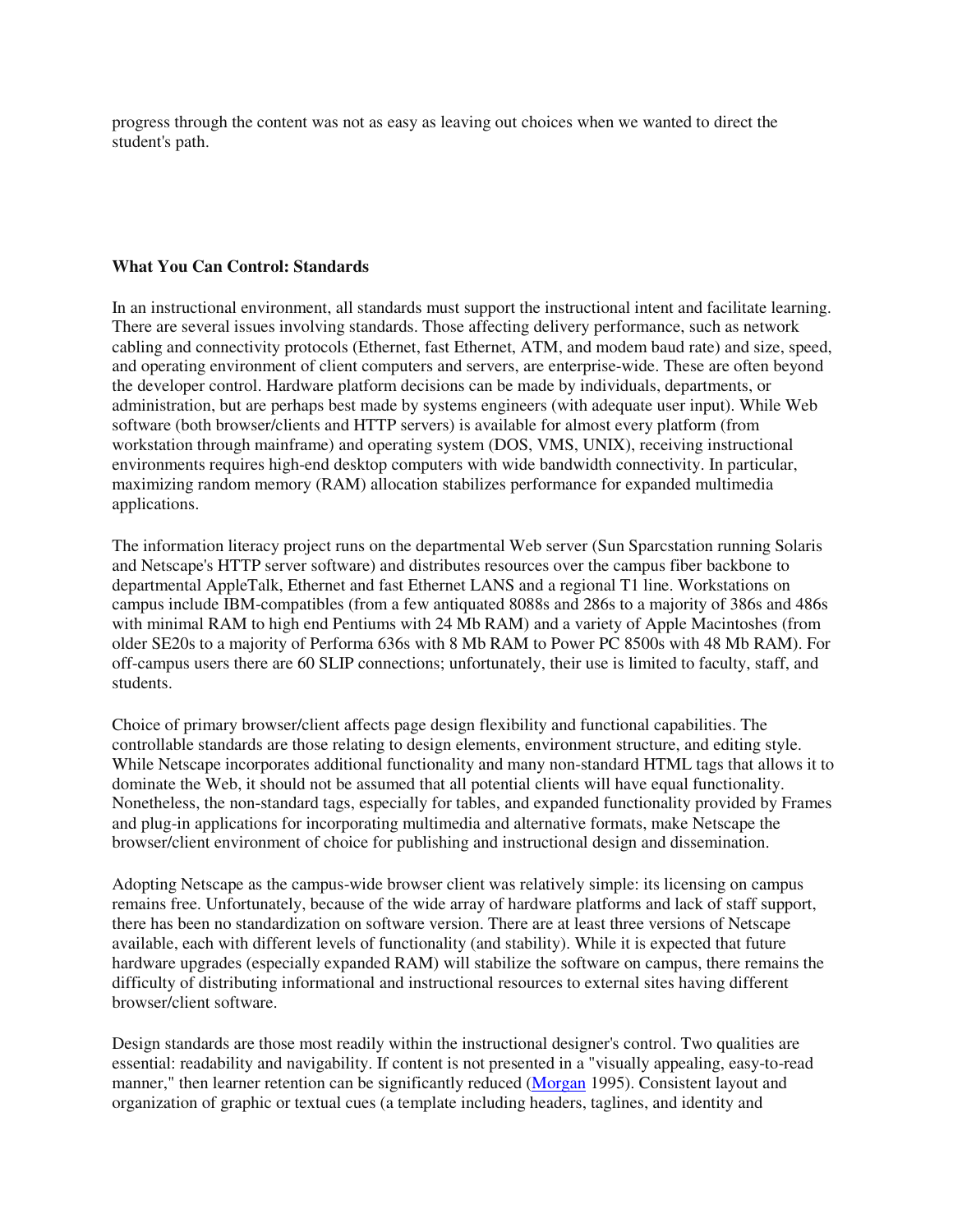navigational aids (duplicated when and where necessary on longer pages), and stylistics (preferred header and sub-header tags and types of lists, when and where to use tables and graphic diagrams; height, width, and placement of horizontal rules, etc.) create an environmental identity, improves user behavior within the environment, and improves learner retention. Establishing a logical and flexible organizational structure of concept modules based on the anticipated behavior of learners is critical to ease of navigation (and server performance).

Before development began, we established a page template and layout setting the style, size, and placement of identity (logo) and navigational elements (and directory paths for shared common elements), size, spacing, style, and placement of headers and sub-headers, use of horizontal rules, and arrangement of elements in footers (tagline information). The template allows the responsibility for creating modules to be distributed among members of the design team, especially graduate assistants, while maintaining consistency of design; it also speeds the development process. In particular, establishing a standard template for the tagline, incorporating authorship and copyright information and a common email address for information and comments, was necessary to assure ownership and provide credit. At the same time we were creating our environment's "look and feel," the administration, through an ad hoc committee under public relations, began to discuss broader campus coordination; a standard "look" for SCSU administrative and departmental Web sites has been suggested but not adopted. The information literacy project template is sufficiently flexible to accommodate the university's proposed standard "look."

Knowing where one is and getting around the web are important considerations in its design. One drawback of the Web is the possibility of getting disoriented and not knowing where one is, so orientation information was placed at the top and bottom of each page, and visual cues to the type of information on the page were used so that users would be able to answer the following questions: Where am I? What am I doing? What's available? Navigation should be easy, intuitive and consistent. One navigation tool we used is a clickable image map which is a graphic on which a user can "point and click" to choose a content area and go to a a linked document. Image maps can take the form of road maps, timelines, tables, matrices, and other graphical representations of content. One of the most commonly used navigation tools on the Web is a directory or table of contents (TOC) list, which we also used.

Setting a color palette and a grammar for navigational icons and graphic elements (headers, sub-headers, and illustrations), as well as background colors or graphic "wallpaper" and text colors must be done with an understanding of individual file size (page text plus all graphic elements), server storage capacity, and the slowest expected transfer rate. The average "page" of text with HTML tags (in 12 pt font) consumes about 2.5 kilobytes; an average Web "page" occupies 7 to 10 pages of text or 17.5 to 25 kilobytes. Graphic images begin at about 17 kilobytes for small elements (e.g., colored bullets) and can easily range beyond 500 kilobytes depending upon size, format, and numbers of colors. Digital video requires enormous storage capacity; a ten second video clip with audio can consume 2 to 4 megabytes. A standard 14,400 baud modem (while widespread, not as prevalent as 9600 baud modems) can transfer data at about 1000 bytes per second with a good (and clean) phone connection (a good Ethernet connection can average about 10 times faster or 10 kilobytes per second). Large or numerous graphics can make document transfer interminably slow, frustrating users, and interfering with continuity; video and audio often require lengthy transfer times for limited payoff. If either video or audio is essential to the content of the instruction, other mediums (e.g., video or audio tape, CD-ROM, fiber or broadcast ITV) should be considered.

The color palette for this project was established through its participation in LEO. The colors were chosen for their bright, contemporary feel as well as their ability to be easily distinguished when diagraming sentence patterns. In the information literacy project graphic diagrams are used to demonstrate research patterns. A slightly off-white background graphic is used to brighten the page, provide better contrast for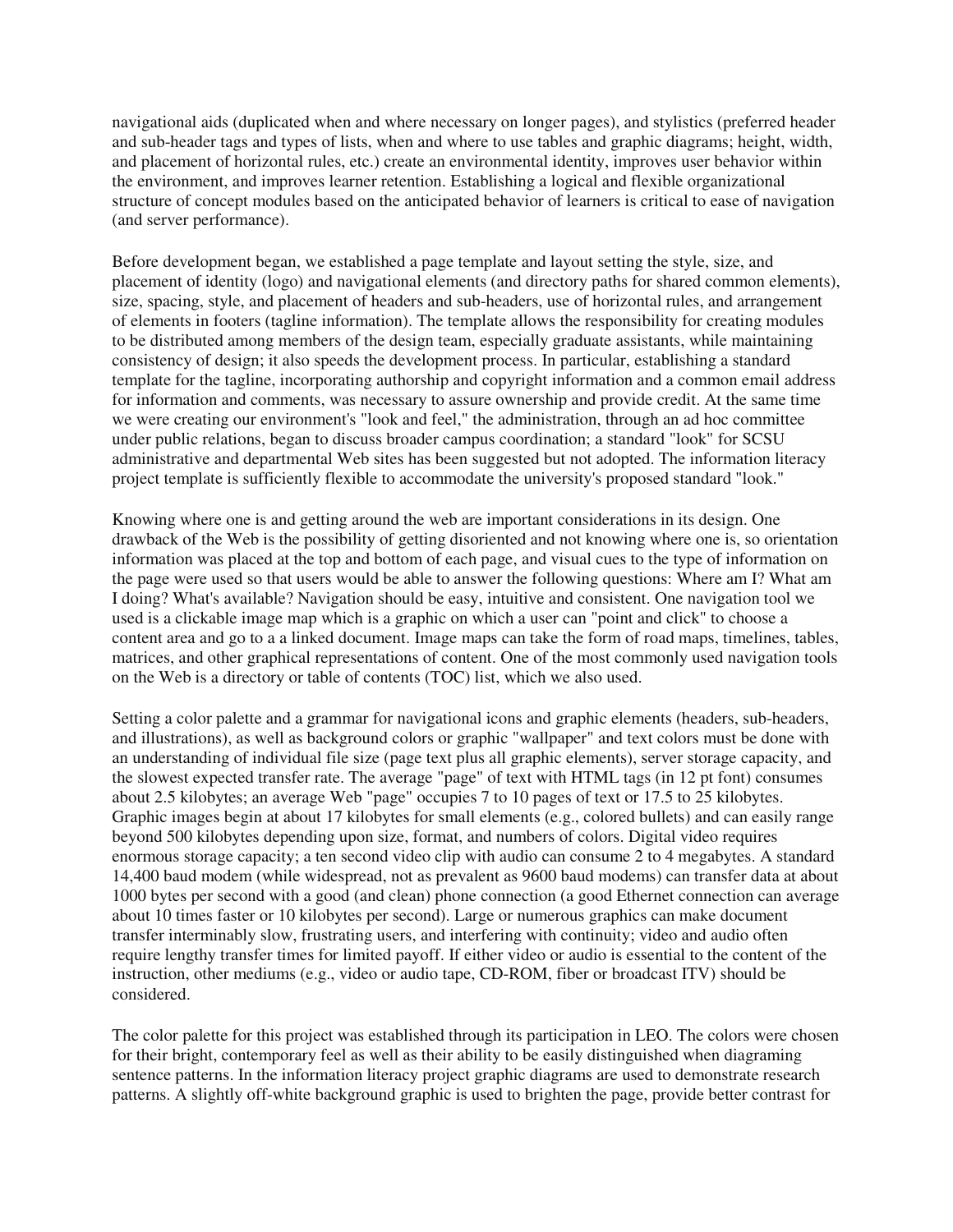the color palette, and improve readability. The off-white background also serves as a bridge; it is the same background used for Web pages in the Center for Information Media environment (URL: http://lrs.stcloud.msus.edu/cim/cimindex.html). In order to improve transfer rate, the design team is keeping the color palette to nine colors, attempting to minimize the number of diagrams per page, and reducing the information content to one concept (or two interrelated concepts if short) per page or linking portions of a larger concept in a short sequence of pages.

# **Politics of Chaos**

Many academic institutions have fairly structured environments for the development, implementation, and distribution of information technologies. The Web changed what many computer centers had built. Suddenly, almost everyone became empowered, not only because of the ease of creating pages, but because of the simplicity of turning a desktop computer into an Internet server. As a consequence, campus environments, especially for consistency of "look and feel" and integrity of information, have become close to unmanageable.

Public relations departments (and sports information offices) view the Web as a marketing tool, allowing the institution (or enterprise) to boast its accomplishments; admissions departments build on this view and promote the Web as a recruiting tool. Libraries see the Web as a powerful tool for improving access to information, but have yet to develop a method for filtering the flood of pages. Some instructors are beginning to recognize the Web as a means of distributing materials to augment lectures and labs. Legislators and some administrators, enamored with the potential of distance education to reduce overhead costs, see the Web as a solution (often in search of a question). Computer centers too often view the Web as an opportunity to expand their influence on campus. "Ownership" of content often begins to conflict with "ownership of the means of distribution." The chaos resulting from such widespread involvement and competition, leads to disagreement on design and content standards and allocation of resources.

In order to avoid conflict (and possibly to avoid resolving points of conflict) individuals and departments are easily seduced into launching their own servers. However, they soon discover that managing Web servers and environments is more than a part-time job. Student workers are too often hired to solve shortterm problems and inadvertently create long-term headaches. While specialized scripts and extensions are available for downloading, they often need to be modified to meet local needs. Other scripts may need to be designed and authored locally. When these and other hardware/software problems arise, programmers in computing centers are called upon to provide solutions or assume operational responsibility.

Like desktop publishing, which made everyone a poor publisher, HTML makes everyone a poor information disseminator. Knowing what happens on the screen when using a particular markup tag does not mean that a particular tag is used properly or with any understanding of the relationship of content and design to communication. The overabundance of uncoordinated graphics and graphical elements (colored bullets and lines) is common, but often does little more than slow the display of pages and confuse the user with their often ambiguous meaning. There is seldom an understanding that coherent environments are more important than individual pages and that environments, once created, cannot remain static. As the number of pages in environments grow, maintenance requirements grow. Again, individuals and departments often turn to other areas of campus to assume maintenance responsibilities.

The information literacy project environment follows the individual department model, although with some caveats. Learning Resources is an umbrella organization incorporating a traditional library, a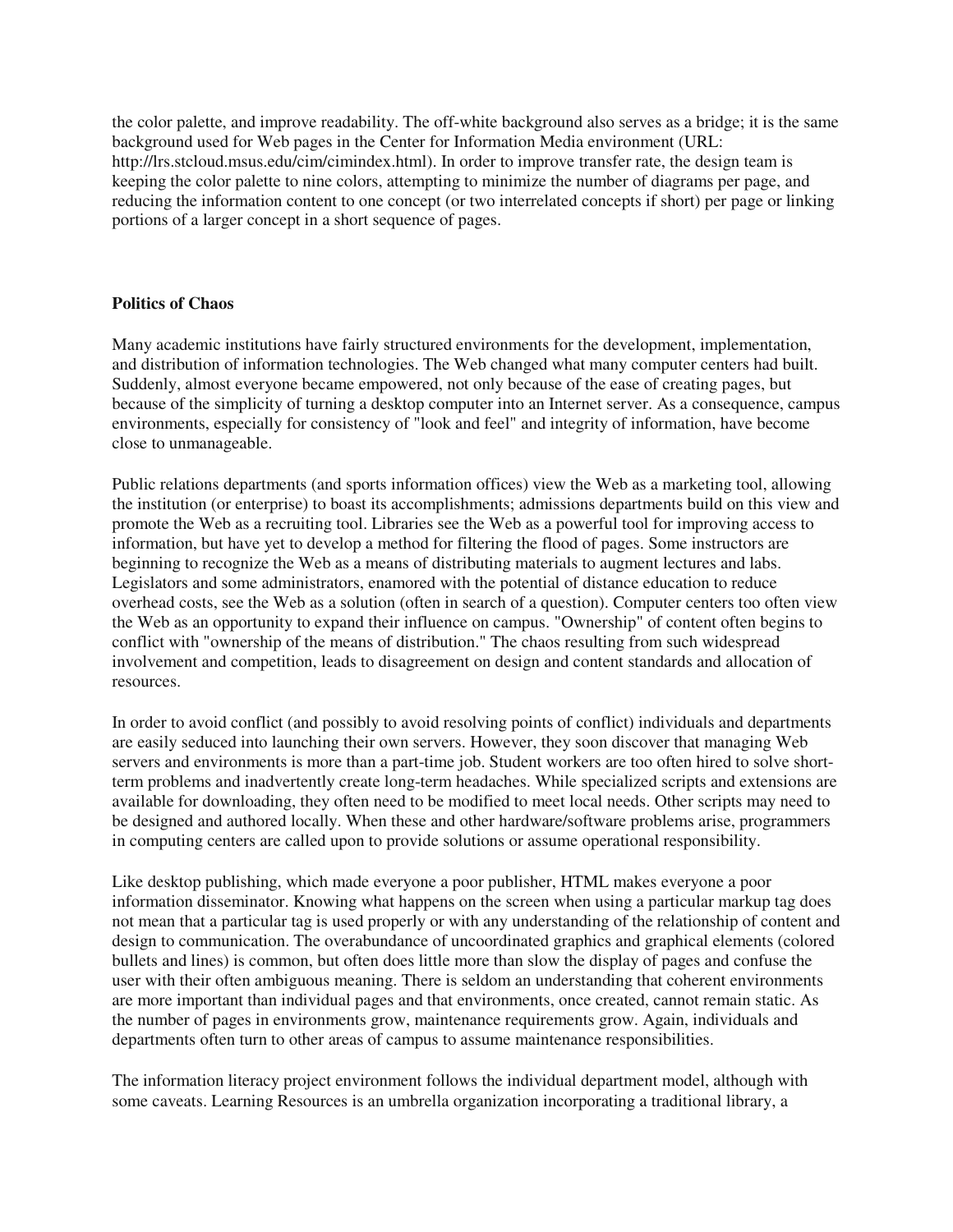degree-granting academic department, an instructional design and media production unit, an academic computing service, and a telecommunications group. Because of slow recognition of Web potential within the computing service and subsequent development of the Web as a public relations media, the other units coordinated acquisition and implementation of a local Web server (Sun Sparcstation). Undaunted by a general absence of adequate programming knowledge, the server was implemented with the assistance of the telecommunications group. While a local server is easily integrated into the campus network, builds upon the distributed client/server model, and places considerable content and design control in local hands, its existence has created maintenance and enhancement dilemmas that remain unresolved.

It is unlikely that the chaos and duplication of effort will be overcome completely. But academic environments can do more to coordinate and promulgate standards (at least in "official" environments) and differentiate areas of responsibility and support. Creating a coordinating team with individuals drawn from constituent areas of responsibility (computing, public relations, graphic design, information organization, content) can lessen entrenched turf wars. The early negotiation of standards within such a group, and the broader acceptance and implementation of standards they develop, can reap enormous savings in development of large-scale environments (and reduce designer/learner frustration) later.

# **Project Goals and Objectives**

Goals and objectives were developed based on our needs assessments, and courses currently being offered. The goals were that leaners would be able to asses their information needs, access information through a variety of sources, demonstrate ethical and legal use of information, evaluate and select information, and organize and communicate the results of their research.

Our primary audience for the instruction is generally young (18-24), academically inexperienced, easily frustrated, and impatient. Most are concerned with class work, efficiency of effort and the general college experience. Their learning style is generally concrete active, that is, they prefer to begin with experience and end with theory. Keeping these things in mind, we designed the instruction to be learner-centered with a task-based organization (Ellis & Laden 1995).

We applied CBT principles as much as possible within the constraints of HTML and browser capabilities to the information structure, navigational tools, and page or screen design. When choosing how to structure and sequence the information, we needed to determine what information would be included, how learners would use the instruction, how each chunk of information was related to each of the others, and how the information would be displayed. We tried to select an information structure which is logical to the user since this would help learner's remember the content, and keep track of where they were.

Pages were designed to be consistent and attractive and to keep cognitive load reasonable by making presentations short, chunking information to avoiding "megapages," and creating spaced practice. Text was written with active language with good mechanics and avoided use of jargon so that meaning and intent was clear and concise. We made an effort to create clear transitions between topics, while keeping in mind that users had considerably more control than in self-contained computer based instruction, and may not necessarily follow the intended path. Creating appropriate transitions and instructions can guide users through the content and increase the likelihood that all instruction is covered adequately.

Like text, the images on our pages were designed to gain the user's interest, explain something or help users remember the lesson content. Images were designed to fit on most computer screens when all options on the browser (such as show location) were toggled to on . When it was necessary to show a large image, it was often done by creating a link from a smaller version (thumbnail). Excessive detail was avoided in images to reduce confusion or overload on the part of the learner. Text and graphics were both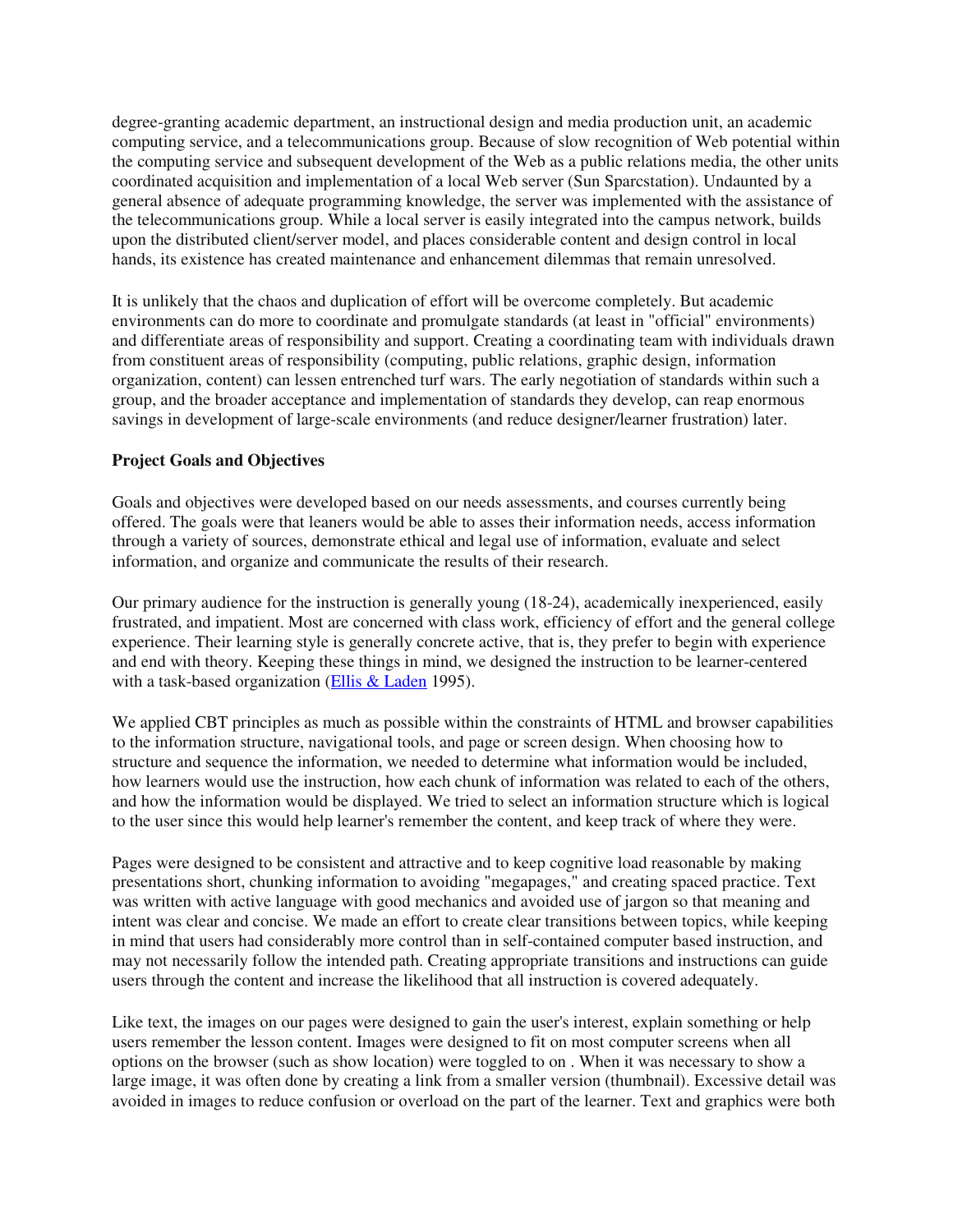used to cue students to important information, and we attempted to place the graphic and text prompts used to guide students or provide hints near the center of the computer screen where they would be more salient. Because not all browsers are capable of displaying graphics in the display of an HTML page, it is important to label the graphic so the user would know the content of the graphic. In addition, users with slower modem speeds often choose not to automatically load images. They will then be able to read the image label and choose to load the image if they think it will help them understand the content.

We chose not to use audio or digital video since the content was not dependent on moving images or sound. Many of our users were not yet sophisticated Internet users and did not have appropriate application software on their machines (and we are not licensed to distribute appropriate software offcampus). Should we decide at a later date to add more multimedia capabilities, we would be sure that all content was also conveyed in text.

# **Interactions**

Interactions are what set instruction apart from documentation. Positive and corrective feedback is necessary to a successful interaction. The types of interactions are possible on a self-paced lesson: fill-in the blank, multiple choice questions, forms and surveys, information searches, interactive image maps. We chose a variety of interactions based on content requirements. To help students move beyond memorizing information to a deep understanding of the content and develop transferable skills, we wanted to take advantage of the unique aspects of the internet. We considered collaboration between students &/or faculty on web page creation, research or discussion through newsgroups, e-mail or through a MUD/MOO/WOO. We decided to begin with newsgroups and e-mail, and perhaps later use a WOO (selected over a MUD/MOO for seamless integration with the Web environment). Also we provided access to librarian expertise through the Web page email function.

# **Evaluating the tutorial**

We initiated a dry run to check for content accuracy and pedagogical considerations with a subject-matter expert (librarian) and an instructional designer. The a one-to-one evaluation with target population novice library users was conducted to test for usability and learning with a variety of software and hardware. Finally a field test with a larger group of students was conducted to test for usability and learning, timing, and to assess actual on-line field conditions.

# **Summary**

In this article we have attempted to share some tips and lessons learned from an instructional project designed for delivery on the World Wide Web. We embarked on the project to provide information literacy as 1.) a component within the LEO: Literacy Education Online environment to provide guidance on how to use, assess, and apply various library-based research tools and, 2.) to integrate those resources into an instructional program to augment traditional classroom education or to support distance education. The Web was chosen as the delivery vehicle for its platform flexibility and ability to seemlessly provide instruction and access to resources. This strength, we felt, outweighed weaknesses such as potential for learner disorientation. Campus chaos needed to be addressed if not resolved for the project to proceed. Applying the principles of instructional design we assessed student content and delivery needs, determined our goals and objectives, and began development. We adopted a task-based learner-centered model for the instruction. Applying and adapting principles of CBI to the Web, we developed templates and designed interactions and assessment tools appropriate to the content. The project is currently under development and a formative evaluation is being conducted on component parts as they are completed.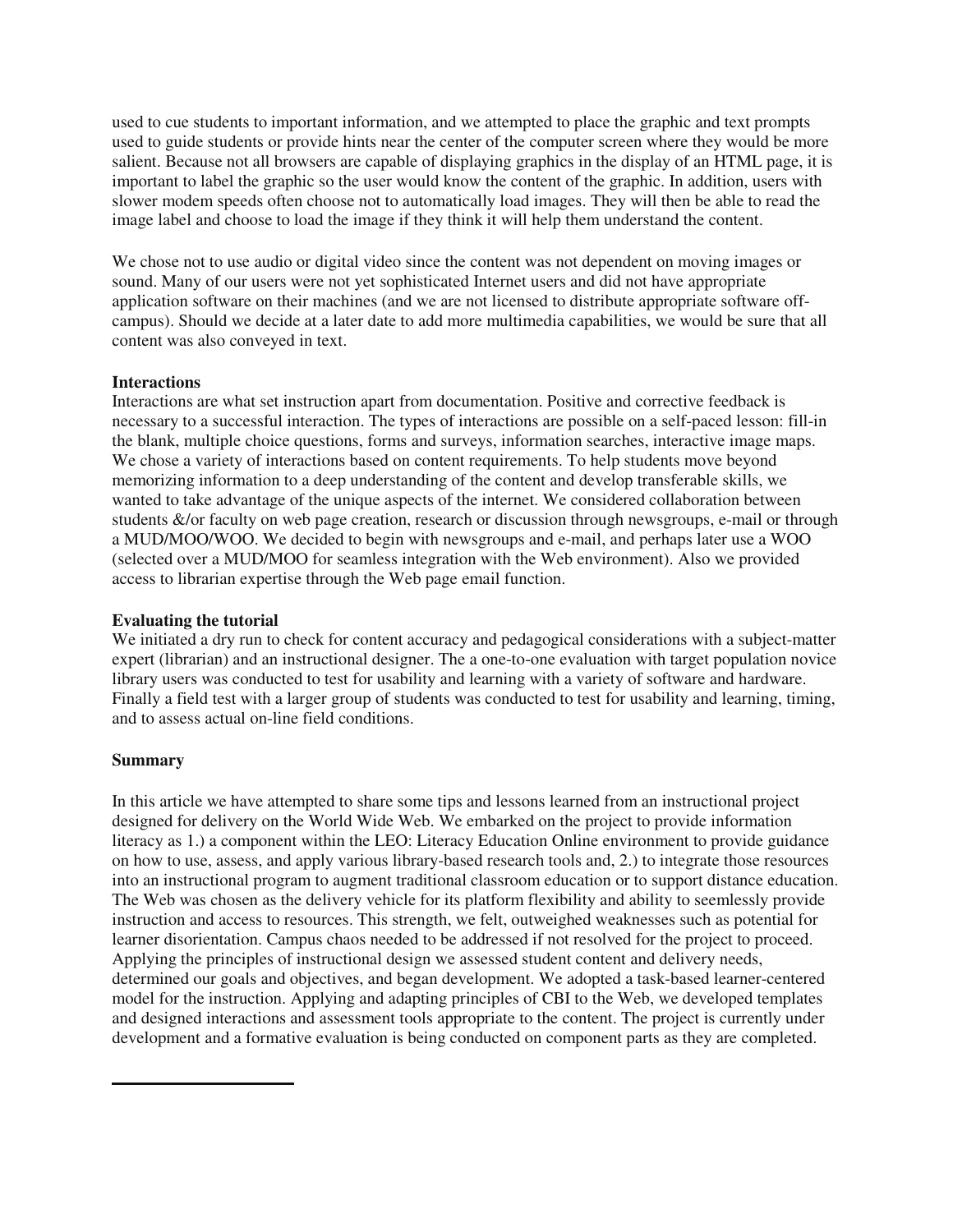# **Bibliography**

- Alessi, S. M. & Trollip, S. R. (1991) *Computer-Based Instruction: Methods and Development.* Englewood Cliffs, NJ: Prentice-Hall.
- Alexander, S. (1995) Teaching and Learning on the World Wide Web. URL: http://www.scu.edu.au/ausweb95/papers/education2/alexander/.
- Boling, E. and S. Kirkley (1995) Guidelines for Interface Design. URL: http://www.indiana.edu/~iirg/ARTICLES/multimedia/vsmm.html
- Bork, A. (1987). *Learning with Personal Computers.* New York: Harper & Row.
- Byrnes, R., R. Debreceny, and P. Gilmore. (1995) The Development of a Multiple Choice and True-False Testing Environment on the Web. URL: http://www.scu.edu.au/ausweb95/papers/education3/byrnes
- Christie, B. (1995) Instructional Design Methodology. URL: http://www.sas.ab.ca/biz/christie/id.html
- Crisp, J. (1995) Creating Tutorials on the Web. URL: http://www.ets.bris.ac.uk/ets/resource/tutorial/tutorial.htm
- Davis, K. Y., Budhoff, M. (1986). *Using authoring in education: Customizing computer-based instruction for students.* Cambridge, MA: Brookline Books.
- December, J., and J. Randall. (1995) *World Wide Web Unleashed.* Indianapolis, IN: SAMS Publishing, 1994. Return to text.
- Dillenburg, P., and D. Schneider (1995) Collaborative Learning and the Internet. URL: http://tecfa.unige.ch/tecfa/tecfa-research/CMC/colla/iccai95\_1.html
- Eklund, J. (1995) Cognitive Models for Structuring Hypermedia and Implications for Learning from the World Wide Web. URL: http://www.scu.edu.au/ausweb95/papers/hypertext/eklund/index.html
- Ells, R., and B. Laden (1995) Effective Use of the Web for Education: Design Principles & Pedagogy. URL: http://weber.u.washington.edu/~rells/workshops/design/...
- Gore, A. (n.d.) National Information Infrastructure. URL: http://www.whitehouse.gov/WH/EOP/OVP/html/nii1.html.
- Jonassen, D. (1988) "Designing Structured Hypertext and Structuring Access to Hypertext." *Educational Technology*, 28 (11), 13-16.
- Kearsley, G. (1988) "Authoring Considerations for Hypertext." *Educational Technology*, 28 (11), 21-24. .
- Kilby, T. (1995) Web-Based Training. URL: hhttp://www.webbasedtraining.com/
- McManus, T. F. (1995) Special Considerations for Designing Internet Based Instruction. URL: http://www.edb.utexas.edu/coe/depts/ci/it/projects/papers/special.html.
- McManus, T. F. (1996) Delivering Instruction on the World Wide Web. URL: http://www.edb.utexas.edu/coe/depts/ci/it/projects/wbi/wbi.html.
- Morgan, E.L. (1995) Teaching an Old Dog New Tricks. URL: http://152.1.24.177/teaching/manuscript/0010-title-page.html.
- Price, R. V. (1990) *Computer-Aided Instruction: A Guide for Authors.* Pacific Grove, CA: Brooks/Cole Publishing.
- Salzburg, S., and S. Polyson (1995) Distributed Learning on the World Wide Web. URL: http://franklin.scale.uiuc.edu/scale/library/saltzberg.html
- Schank, R. (1994) Engines for Education. URL: http://www.ils.nwu.edu:80/~e\_for\_e/
- Shlechter, T. M. (1991). *Problems and promises of computer-based training.* Norwood, N.J. : Ablex Pub. Corp.
- Schneider, D. (1994) Teaching and Learning with Internet Tools: A Position Paper. URL: http://tecfa.unige.ch/edu-ws94/contrib/schneider/schneide.fm.html#HDT0